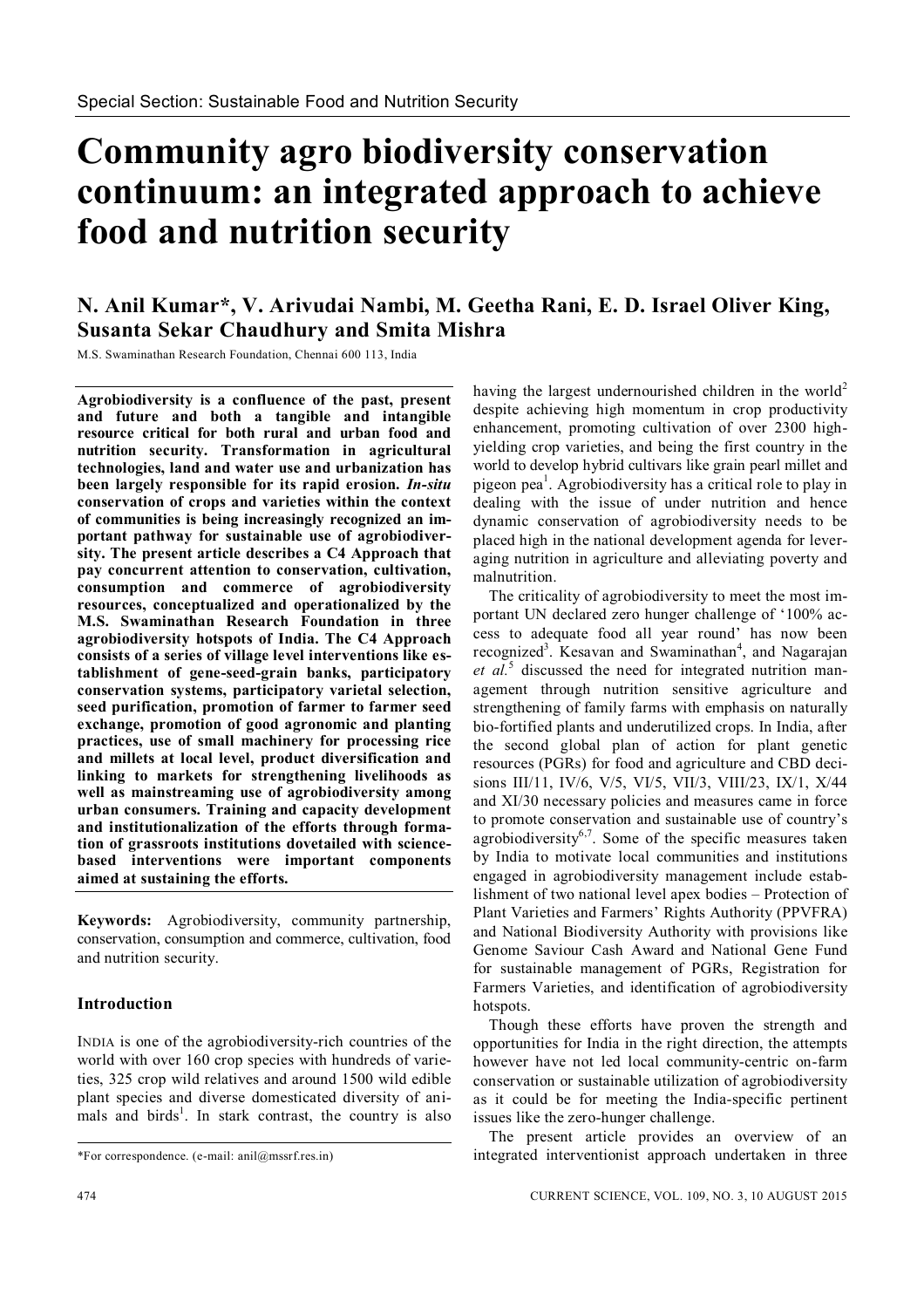agrobiodiversity hotspots of peninsular India for a period of over two decades since 1992. Various field teams worked in the sites in promoting community-based participatory and integrated management approach for conservation of biodiversity, its sustainable utilization and poverty reduction. These interdisciplinary teams comprised of individuals drawn from the academic disciplines of botany, agriculture, sociology and economics. Selected knowledgeable individuals from the local communities also were part of the team, who contributed significantly in the research design implementation and monitoring. At different points in time, members from local communities were formally trained and involved under various categories to provide local perspectives and expertise in the projects undertaken. Some of such trained groups include: agro-biodiversity conservation crops (1997–2000), biodiversity management council (2000–2005), climate risk managers (CRM), community hunger fighters (CHF) and grass-root institutions (2005 to present). Such a transdisciplinary action approach used the concept of 'socioeconomic web' discussed by Lydia *et al.* 8 to focus on the three objectives of the Convention on Biological Diversity, viz. save, study and promote sustainable use of the 'orphan' crops and varieties, forest foods, and wild or semi-wild foods known to the tribal communities.

We briefly describe here an integrated strategy called 'C4 continuum' that pays concurrent attention to Conservation, Cultivation, Consumption and Commerce aspects of genetic resource management. Key lessons learned that are likely to contribute to issues of conservation and sustainable use of India's agro biodiversity in meeting current and emerging challenges like undernourishment, food security and sustainable agriculture in vulnerable locations of India have also been summarized.

#### **The intervention locations**

The intervention locations were Wayanad district in the Malabar region of Kerala, Koraput district in the Jeypore tracts of Odisha and Kolli hills in Namakkal district of Tamil Nadu. The selected sites also were in the category of backward locations identified by the Government of India and fall in 22 hotspots of agrobiodiversity listed by the PPVFRA<sup>9</sup>. The identified hotspots were reviewed in the light of richness of floristic diversity, endemism of flowering plants and the cultural, culinary and the curative diversities of the inhabitants.

# *Wayanad district of Kerala*

Wayanad a steep mountainous plateau in the Western Ghats with vast forest cover, extensive rice fields and high concentration of tribal communities, is an agrobiodiversity and a poverty hotspot (for the tribal communities like Paniya, Adiya and Kattunaikka). The district is a site rich

in biodiversity as evidenced by over 2100 flowering plants with 52 Red Data Species and 650 endemic plant species of Western Ghats<sup>10</sup>. It is one of the 150 economically most backward districts of India with a total of 173,529 BPL card holders. The tribal communities constitute 17.43% of the total population of the district, which is the highest share of Adivasi population (about 36%) of Kerala. The major communities that inhabit the district are Paniya (44.77%), Mullu Kuruma (17.51%), Kurichya (17.38%), Kattunaicka (9.93%), Adiya (7.10%) and Urali Kuruma (2.69%). Kurichya and Mullu Kuruma are traditionally agricultural communities, mostly involved in paddy cultivation. Paniya, Adiya, Kattunaikka, Kuruma and Kurichiya are the low income groups $^{11}$ .

# *Koraput district of Odisha*

Koraput district is one of the Globally Important Agricultural Heritage sites (GIAHs) identified by Food and Agriculture Organization (FAO) for maintaining unique tribal traditional agricultural practices, conservation and utilization of inherited traditional knowledge for local food security vis-à-vis cultural diversity<sup>12</sup>. It falls under 85 distress districts of India and is known for high incidence of poverty and malnutrition. PPVFRA identified the district as an agrobiodiversity hotspot<sup>9</sup>. Approximately 62 tribal communities are inhabitants of this region, constituting 50.6% of the total population of the district. Each tribe possesses its distinct identity in terms of social organization, culture and language. Striking parallels and close similarities between and among the tribes are quite conspicuous. The domain tribes of the district are Bhumia, Gadaba, Khond and Paroja, who are traditionally ingenious rice cultivators. The local economy is primarily driven by agriculture and collection of forest produce. The district has a population density of 156 per sq km. The region is one of the centres of origin and genetic diversity of Asian cultivated rice<sup>13,14</sup>. Rice being cultivated in four broad categories of land types such as *donger* – the hilly slopes used in the past for shifting cultivation; bunded or un-bunded upland fields called *dhepa*, irrigated or rainfed medium elevation land *Bhatta*, lowlands named *khala* and deep lowlands marshy plains called *jhola.* Different varieties of rice are cultivated in each of the land type, which are mainly for their importance to culinary and cultural purposes.

# *Kolli Hills of Tamil Nadu*

Kolli Hills are a hill range covering an area of 280 sq. km constituting the southern-most edge of the Eastern Ghats of India. The hillock situated in Namakkal district of Tamil Nadu is about 1300 m from msl and inhabited by a single tribal community known as the Malayali. The word Malayali means people inhabiting hillocks. They are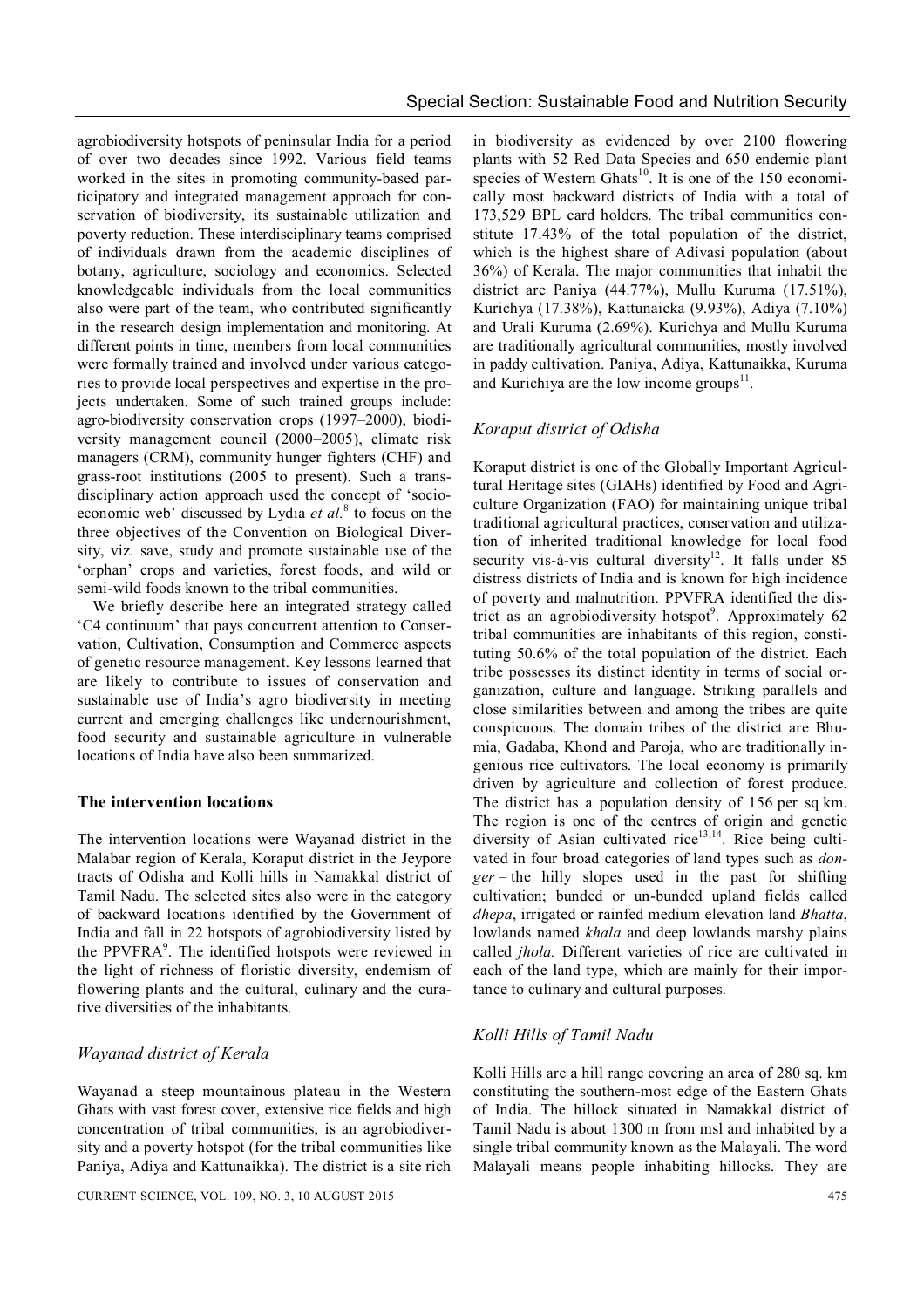predominantly agriculturists, engaged in cultivation of a variety of food crops such as cereals, millets, pulses, oil seeds, fruits and vegetables. The community practices two types of agriculture – one that is irrigated mainly through natural springs and the other is rain-fed agriculture. Spring-irrigated terraced lands in the valley are known as *vayal*. In the valleys, only the rice crop is cultivated. The rain-fed land is further classified based on the land type and the method of ploughing. Land terraces that are moderately slopy and medium size are normally referred to as *mettankadu* (upland) and used for cultivating diverse types of millets. This type of land is referred as *uzhavukadu* (*uzuavu* = ploughing, *kadu* = land). The steep stony area is *karadu* (stony/rocky) or *kollakadu* or known as *kothukadu* where digging stick, locally known as *kothu* is used for turning over the soil. Traditionally, in uplands minor millets particularly finger millet, *puzhudicarnellu*, a local variety of rainfed rice and pulses are cultivated. If a farmer had four plots of upland, two or three were used for finger millet-based mixed cropping<sup>15,16</sup>.

#### **Integrated community conservation methods**

Communities have a long tradition of being custodians of genetic wealth, particularly landraces, often carrying rare and valuable genes for traits such as resistance to biotic and abiotic stresses, adaptability and nutritional qualities. In recent decades, the rate of erosion of such rich biodiversity has been dramatic due to accelerated agricultural development calling for development of different strategies for *in-situ* on-farm conservation of agrobiodiversity<sup>17</sup>. Such strategies need to go beyond a mere conservationist or resource use approach. Conservation issues, cultivation knowledge, consumption awareness and commerce need to be integrated into one overarching strategy. The framework strategy of C4 continuum gains significance in this context for effective on-farm conservation and enhancement of crop genetic diversity, conservation of endangered plant species, study of diversity in crops like rice and millets, and capacity development of small holders and family farmers. Such a strategy envisages the involvement of multi-disciplinary experts including botanists, sociologists, gender experts, anthropologists, agricultural scientists, nutrition experts and biochemists working together closely with local communities to understand the issue of sustainable management of genetic resources.

# *The C4 continuum*

The framework for community agrobiodiversity management was conceived by M. S. Swaminathan evolved into a practical approach for addressing the issue of agrobiodiversity conservation, its sustainable use, poverty reduction and under nutrition in the three locations<sup>18</sup>. It is a

strategic framework known as C4 continuum and pays concurrent attention to conservation, cultivation, consumption and commerce within what is known as the community agrobiodiversity conservation continuum. Communitybased biodiversity management incorporates approaches that address conservation and use within a livelihood and sustainable development setting. The methods were integrated within a strategic framework and a few action components evolved over time and implemented in partnership with local communities. In 1997, the C4 continuum activities in Kerala were brought under an exclusive institution called Community Agro-biodiversity Centre (CAbC) in Kalpetta, Wayanad district. In 2006, a similar kind of Centre, the Biju Patnaik Medicinal Plants Garden and Research Centre (BPMPGRC) was established in Koraput district in Odisha to coordinate and implement activities that had commenced in 1995. The works in Kolli Hills of Tamil Nadu were brought under the umbrella of Community Millet Biodiversity Programme in 1994. These centres emerged as the operational methods for community empowerment in mainstreaming biodiversity conservation in tribal/rural agricultural development.

The C4 continuum was designed as an appropriate strategy for incentivizing mechanisms that matched with community based agro-biodiversity management efforts, which revolve around the age-old traditional knowledge, practices and beliefs. In this continuum, equal importance is given to four streams of actions in sustainable biodiversity management – conservation, cultivation, consumption and commerce. Conservation activities included enhancement and sustainable use of biodiversity and comprises *in situ* on-farm and *ex-situ* conservation methods; Cultivation promoted low external input sustainable agriculture based on principles of organic farming, and the farming system with specific agricultural remedies for nutritional maladies, such as the cultivation of biofortified crops and crop–livestock integration; Consumption covered product diversification for linking with markets, provision and promotion of small machinery for processing and increasing consumption, nutritional surveys for identification of the major causes of chronic and hidden hunger and identifying activities for mainstreaming nutrition in agriculture programmes; Commerce activities meant for creating an economic stake in conservation through options in livelihood security and given greater attention to increase the net income of smallholder farmers.

The C4 continuum operated through five distinct components.

#### *Village gene–seed–grain bank*

Village field seed–gene banks were initiated in 2001 in four villages in Koraput and were the major vehicle to promote conservation of traditional rice varieties and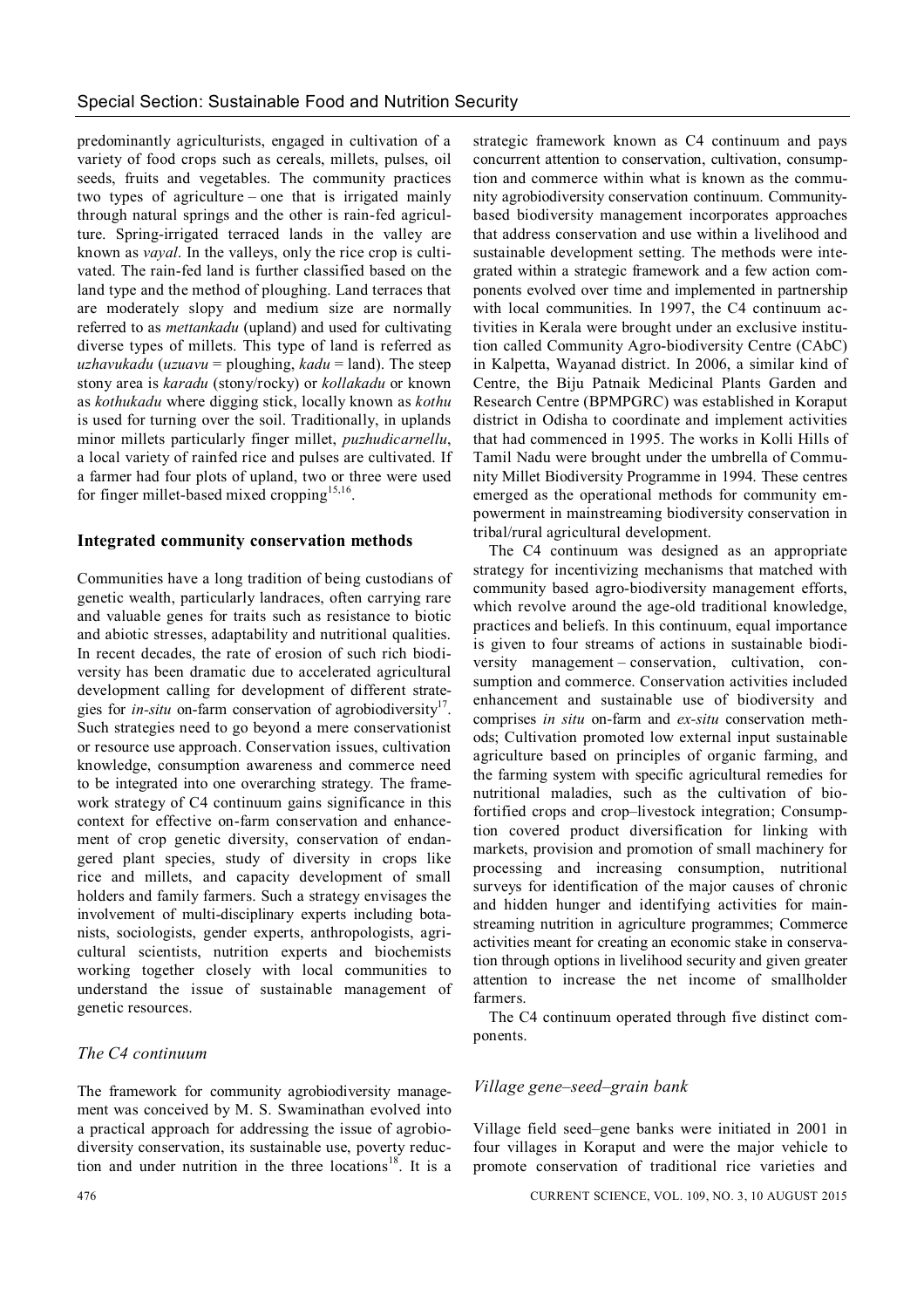ensure their continued cultivation. This was later expanded to 13 villages within the district. Seed materials, after characterization and evaluation by the farming communities, were stored in earthen or plastic containers in seed banks, which were constructed in a common place identified and earmarked by the villagers and managed by local communities. This is considered as an ideal place to store and promote farmer to farmer exchange of pure and quality seeds as well broaden the genetic base; ensuring seed security among the farming communities. In addition, farmers were encouraged to deposit their varieties of crops such as rice, small millets and grain legumes, with the medium-term storage facility Scaracia Mugonzza Community Gene Bank established during 1994 in MSSRF<sup>19</sup>. Each deposit was identified with an accession number and complete data on the accession generated over a period of time, with MSSRF acting as the trustee of deposited materials. Duplicate seed samples of every accession in CGB were also deposited at the National Bureau of Plant Genetic Resources (NBPGR), New Delhi under a black box arrangement. The accessions are being periodically regenerated and serve as backup storage for village gene-seedgrain banks.

# *Nutrition garden*

These gardens were meant for promoting household level consumption of the required nutritional food. The garden is an improved form of kitchen garden where round the year availability of essential nutrition is ensured at household level through access to vegetables and fruits, poultry, fish, mushroom and honey. These efforts were also integrated with activities to educate rural households about the importance and value of family farming and the need for production and consumption of diverse locally available foods. Equipping the small farm families with this awareness and seed materials of appropriate crops and breeds, as well as skills in horticulture methods helped partially to address the issue of nutrition.

# *Seed village*

Seed village meant to explore the possibility of participatory enhancement and improved utilization of commercially potential native crop varieties. This is also to promote sustainable cultivation practices, particularly in case of food production at family farm and small holder farms' level. The activity is in operation in Wayanad district in about 10 villages with involvement of Kurichiya and Kuruma tribal communities for promotion of native rice cultivars. The operations of seed village include participatory varietal selection, yield improvement practices, seed and grain management practices, organic agricultural interventions and help for exploration of new markets.

#### *Botanic garden*

The community centres in both Wayanad and Koraput established a botanic garden in their premises to conserve those genetic resources that have recalcitrant seeds and make available seeds of the 'lost crops and species' of the region. The gardens apart from serving as a conservatory of diverse genetic resources that combines both wild like rare, endemic and threatened plants, and cultivated biodiversity, functions as a centre for education by attracting and serving a diverse group of stakeholders that range from student to teachers, general public to farmers and tourists to tribal community members.

#### *Farmers' markets*

Farmers' markets were introduced in Kolli hills and Wayanad in 2002 to promote the commerce aspects of small farmers' produce and to supply some of the essential farm inputs like microbial fertilizers and pesticides. Such markets are operated through a farmer collective approach and offer choices to both consumers and farmer producers to cultivate, sell and buy sustainably produced 'safe to eat' grains, fruits and vegetable produced and quality ensured farm supplies.

The following are the major results obtained through the operation of the C4 continuum.

#### **Protection of farmers rights and biodiversity conservation**

The legal and genetic literacy initiative undertaken in Wayanad, Koraput and Kolli hills reached out thousands of local community men and women, and hundreds of civil society organizations and elected members of the Panchayati Raj Institutions. A wide range of resource materials were prepared for dealing with concepts and issues related to on-farm conservation, seed storage, development and maintenance of farmers' varieties, farmers' rights, registration of farmers' varieties, benefit sharing, etc. <sup>20</sup>. The initial learning from such community management was fed as inputs into two important pieces of legislation of India that deal with sustainable management of India's biodiversity – the Protection of Plant Varieties and Farmers Rights Act 2001 and the Biodiversity Act 2002 (ref. 21).

The efforts under this initiative helped the tribal communities of the Jeypore tract to win the Equator Initiative Award in 2002 (ref. 22). Following this, Panchabati Grama Unnayan Samiti, a grass roots initiative (GRI) in Koraput, was selected for the Genome Saviour Award constituted by the Protection of Plant Varieties and Farmers' Rights Authority in 2007 and the Kurichya and Kuruma tribal communities of Wayanad, with the Second Plant Genome Savior Community Recognition and Award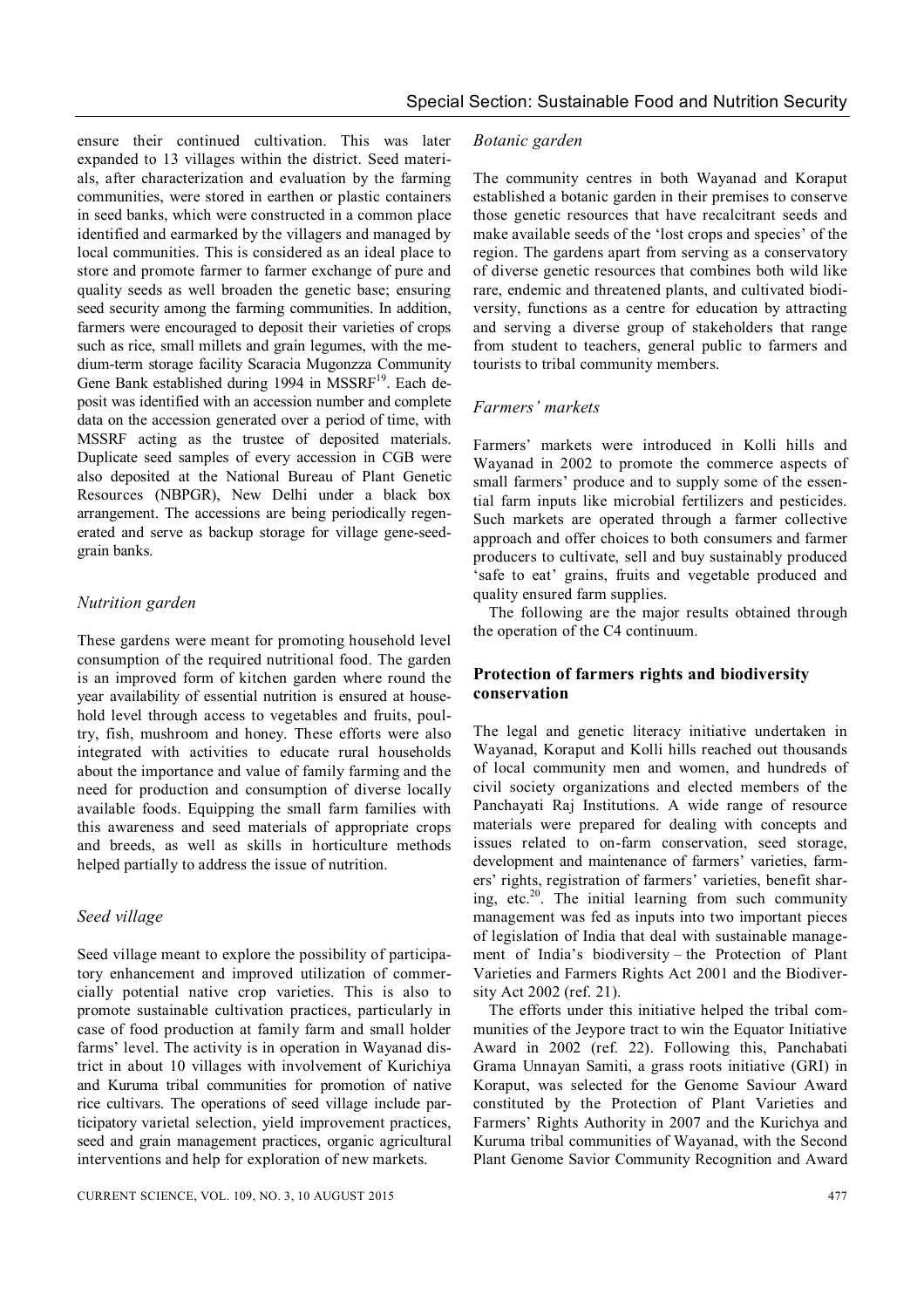| Crop                                        | Landraces                                                                                                                     |
|---------------------------------------------|-------------------------------------------------------------------------------------------------------------------------------|
| Little millet ( <i>Panicum sumatrense</i> ) | Perumsamai, Vellaperumsamai, Kattavettisamai, Thirigulasamai,<br>Sadansamai, Malliasamai, Karumsamai                          |
| Italian millet (Setaria italica)            | Perunthinai, Palanthinai, Senthinai, Koranthinai, Mookkanthinai                                                               |
| Finger millet ( <i>Eleusine coracana</i> )  | Perungelvaragu, Arisikelvaragu, Karakelvaragu, Karumuliankelvaragu,<br>Suruttaikelvaragu, Sundangi kelvaragu, Sattaikelvaragu |
| Kodo millet (Paspalum scrobiculatum)        | Thirivaragu                                                                                                                   |
| Proso millet ( <i>Panicum miliaceum</i> )   | Panivaragu                                                                                                                    |

**Table 1.** Intra-specific landraces of millets conserved by the Malayali Tribes in Kolli Hills

during 2008–2010. Subsequently in 2010–2013, the programme facilitated Koraput district and Kuttanad region receive the FAO's Globally Important Agricultural Heritage Systems (GIAHS) recognition for the ingenious

and unique farming heritage of these regions<sup>20</sup>.

#### **Integrated conservation**

The nearly two decades of work in the area of sustainable management of genetic diversity of crop plants helped in collection and conservation of hundreds of 'Farmers' varieties' and traditional germplasm of PGRs that include rice, roots and tubers, cucurbits and beans $^{22}$ . For instance, the CGB facility in Chennai preserves seed material of nearly 300 traditional cultivars of rice, CAbC in Wayanad has collected field level information of 400 traditional plant varieties, mostly cultivars and in some cases distinct species known for their various socio-economic values. Twenty varieties of yams were collected from five districts of Malabar and conserved in CAbC's Field Gene Bank<sup>23</sup>. Landraces of 140 rice, 19 finger millets, 2 little millets, 14 pulses, 1 maize variety and 1 pop-sorghum were conserved in the Koraput Centre<sup>24</sup>. In Kolli Hills, 21 landraces of 5 species of millets land races were collected from the custodian farmers (Table 1)<sup>25,26</sup>. The efforts integrate on-farm conservation and use by tribal and rural families at the household level, village and community level, at the local institutional level and backed up with the community gene bank in Chennai and also linked to the national gene bank in Delhi.

#### *Conserving rice diversity*

The Jeypore centre has primary level information about 400 varieties of rice that are being cultivated by the local communities. Explorations in parts of the Jeypore Tract carried out during 1995–1996 and 1998 resulted in collection of only 256 and 108 rice landraces respectively, which indicated the extent and severity of erosion<sup>20</sup>. About 123 landraces of rice were maintained in 3 clusters covering 25 villages for on-farm conservation and participatory varietal selection.

The Wayanad team recorded about 26 traditional rice varieties from the district<sup>27</sup>. Many of these varieties pro-

vide diverse kind of insurance against crop failure to the farmers. Extensive information on landrace/cultivar such as name of the donor providing the material, associated crops, soil colour and texture, land type, special characters, insect and pest incidence, habitat, status, etc. was gathered through field surveys/exploration along with collection and cataloguing of the landraces. Identification of rice diversity blocks using a cluster approach and assisting farmers in the selection of the best varieties based on traditional knowledge was one of the notable results of this initiative<sup>28</sup>. Farmers used characters such as weighted grain, tillering density, plant height, grain size and taste for selecting the varieties. Cooking quality, grain colour, aroma, calory content, feeling of stomach fullness, medicinal qualities, high fodder and grain yield are some of the main attributes that influence the choice of a variety among the traditional rice cultivators across the regions.

#### *Conserving wild edibles*

Over 200 species of wild edible plants are conserved in the botanical garden established as part of the community biodiversity programme in Wayanad. A study brought out detailed information on the status and utility aspects of 362 species of wild edibles<sup>29</sup>. The study identified  $102$ varieties of wild leafy greens, which have greater dietary importance and are a regular food supplement among the socio-cultural groups under study. Many edible greens are popular within the tribal and non-tribal people for their therapeutic properties. Certain greens also have significant ceremonial value and used in various community rituals. More than 25 wild plant species are known for their edible roots, tubers and rhizomes. Of these, 19 belong to the species *Dioscorea*. The study also revealed that there are 39 types of fish, 35 varieties of wild mushrooms, 5 species of crab and 5 types of honey that are consumed by the tribal communities of Wayanad  $district^{29}$ .

#### *Conserving RET plants and medicinal plants*

The botanic gardens in Wayanad and Koraput were evolved over a period of 10–15 years to become a significant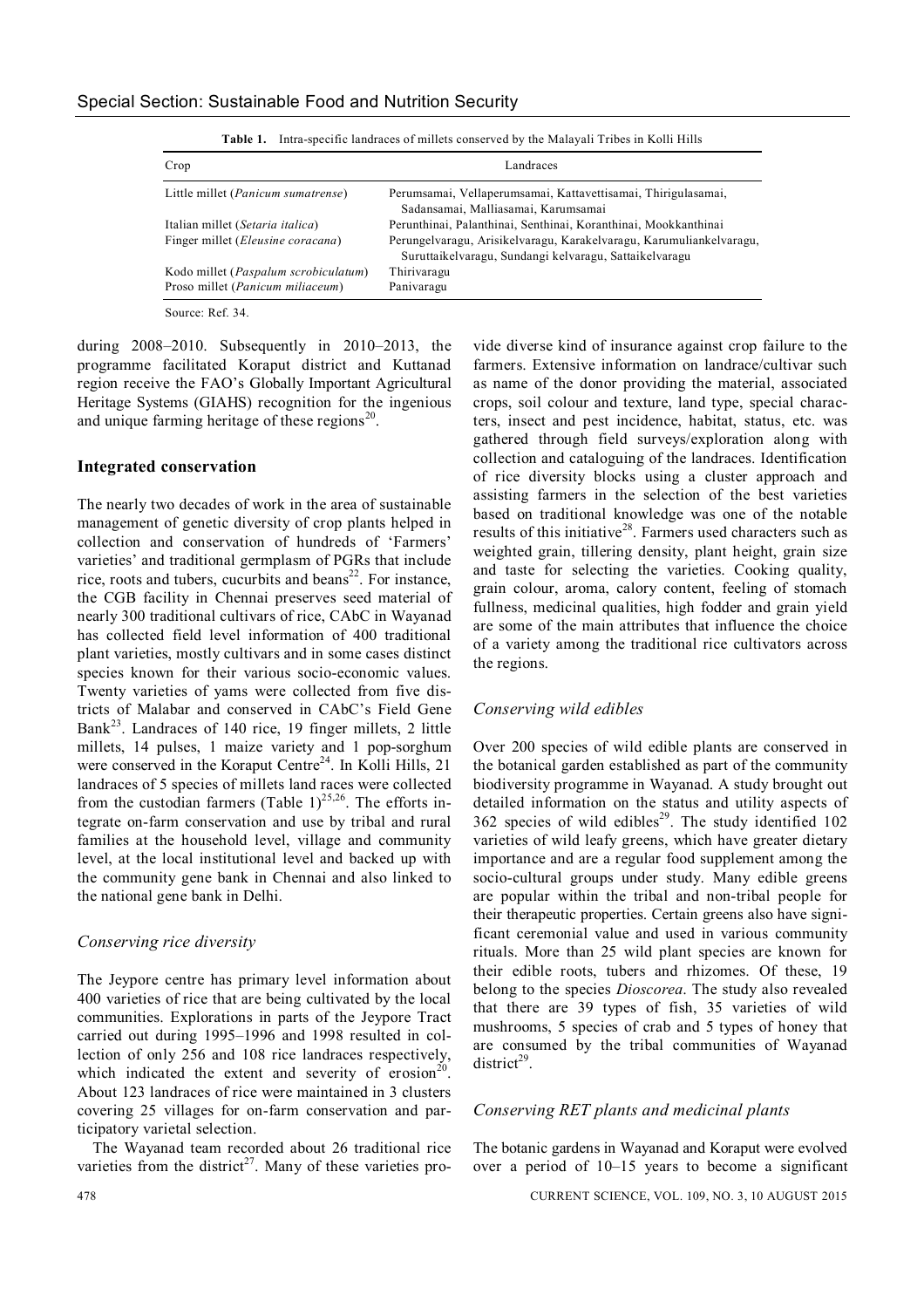| <b>Table 2.</b> Status of seed bank from 13 villages |         |                  |                       |                |                      |  |
|------------------------------------------------------|---------|------------------|-----------------------|----------------|----------------------|--|
| Crop                                                 | Variety | Quantity<br>(kg) | No. of<br>house holds | Area<br>(acre) | Amount saved<br>(Rs) |  |
| Rice (upland, medium land and low land)              | 17      | 4551             | 175                   | 123            | 77,367               |  |
| Finger millet (upland)                               | 9       | 225              | 72                    | 45             | 4,500                |  |
| Green gram (low land)                                |         | 192              | 32                    | 15             | 13,440               |  |
| Total                                                | 28      | 4968             | 279                   | 183            | 95,307               |  |

**Table 2.** Status of seed bank from 13 villages

reserve for several floristic and PGR diversity that are of direct use to the local communities. The MSSRF's botanic garden in Wayanad conserved hundreds of conservation 'high value' wild plant diversity particularly rare, endemic and threatened (RET) plant species and medicinal plants<sup>23</sup>. Till date over  $100,000$  seedlings have been produced by multiplying more than 160 RET plant species and a total of 3750 seedlings of 40 endangered tree species were experimentally introduced to their natural habitats. Since the start of floristic study in 1999, the scientists associated with the garden have identified and published 15 new species<sup>23</sup>.

# *Core groups and traditional knowledge documentation related to millets*

Core group of 35 traditional millet farmers of men and women were motivated with the objectives to: ensure the sustainable supply of required seeds of local landraces; serve as a community based *ex situ* conservation facility and as a backup source; and enhance the access, availability, use and enhancement of locally adapted seeds of crops and their varieties, emerging as a Seed and Knowledge Exchange Network in the village managed by a group of tribal people in Kolli hills by institutionalizing community seed bank (CSB) as a common property resource. These core groups of farmers participated in periodical gathering and share knowledge about ethnotaxomy, culinary importance of millet landraces. This vital information is stored in the FRIS (Farmers Rights Information Service) database established by MSSRF<sup>30</sup>. The passport data of the landraces with farmer identity who had contributed materials were deposited along with the seed materials, in the Scarascia Mugnozza Community Gene Bank at MSSRF in Chennai with a duplicate of its accessions deposited at the NBPGR gene bank in New Delhi. With the participation of the custodian farm $ers<sup>31</sup>$  in 2012, in the framework of the IFAD NUS project farmers' knowledge on morphometric, yield, culinary, climate adaptation characters of 21 landraces had documented as community biodiversity register and deposited with the biodiversity management committee at Kolli Hills<sup>32</sup>.

#### *Sustainable cultivation and consumption*

With an objective of promoting cultivation, nearly 300 landraces and varieties from Jeypore and Wayanad were

subjected to morphological and agronomic characterization using internationally standardized descriptor formats. Characterization for distinctness, uniformity and stability (DUS) using 62 descriptors prescribed in the DUS guidelines published by the Protection of Plant Varieties and Farmers' Rights Authority were carried out in farmer's field $33$ .

#### *Promoting community seed–grain–gene banks*

Participatory management strategies for managing the seed banks were evolved with the active involvement of community across the three sites. Currently there are a total of 13 gene-seed banks being operated in two community development blocks of Koraput district and have 28 varieties across three staple crops and controlled by 183 families (Table 2). Several of these have been in operation for almost a decade and helped communities reduce their dependence on bigger land owners $24$ . Members of the management committee collect seed contribution from individual farmers, recorded them in register, issue a pass book during collection and identify the needy farmers with the help of Central Village Communities (CVC), who are involved in taking decision on quantity of seed to loan and interest rate. Once the crop is harvested, they check the quality of seeds and store them in the seed bank.

The seed banks now act as back up for provision of seeds of local landraces for members of the communities. In the past, farmers would borrow seeds from other wealthier farmers for resowing in case of crop loss arising due to early season drought or heavy rainfall or biotic stress like insect pests during the initial cropping season<sup>24</sup>. Seed banks provide an option for borrowing a replacement variety at a low rate of interest, thereby reducing dependency on larger landowners.

Some of the possible pathways by which seed banks (at the village level) can deal with providing seed support to farmers for reducing the impact of crop failure occurring during the cropping season due to various vulnerabilities.

#### *Emergence of CSBs network*

In Kolli Hills, as seeds of some of the identified varieties and landraces are in extreme shortage and as most of the varieties had got mixed with others under the traditional method of mixed farming, the self help groups (SHGs)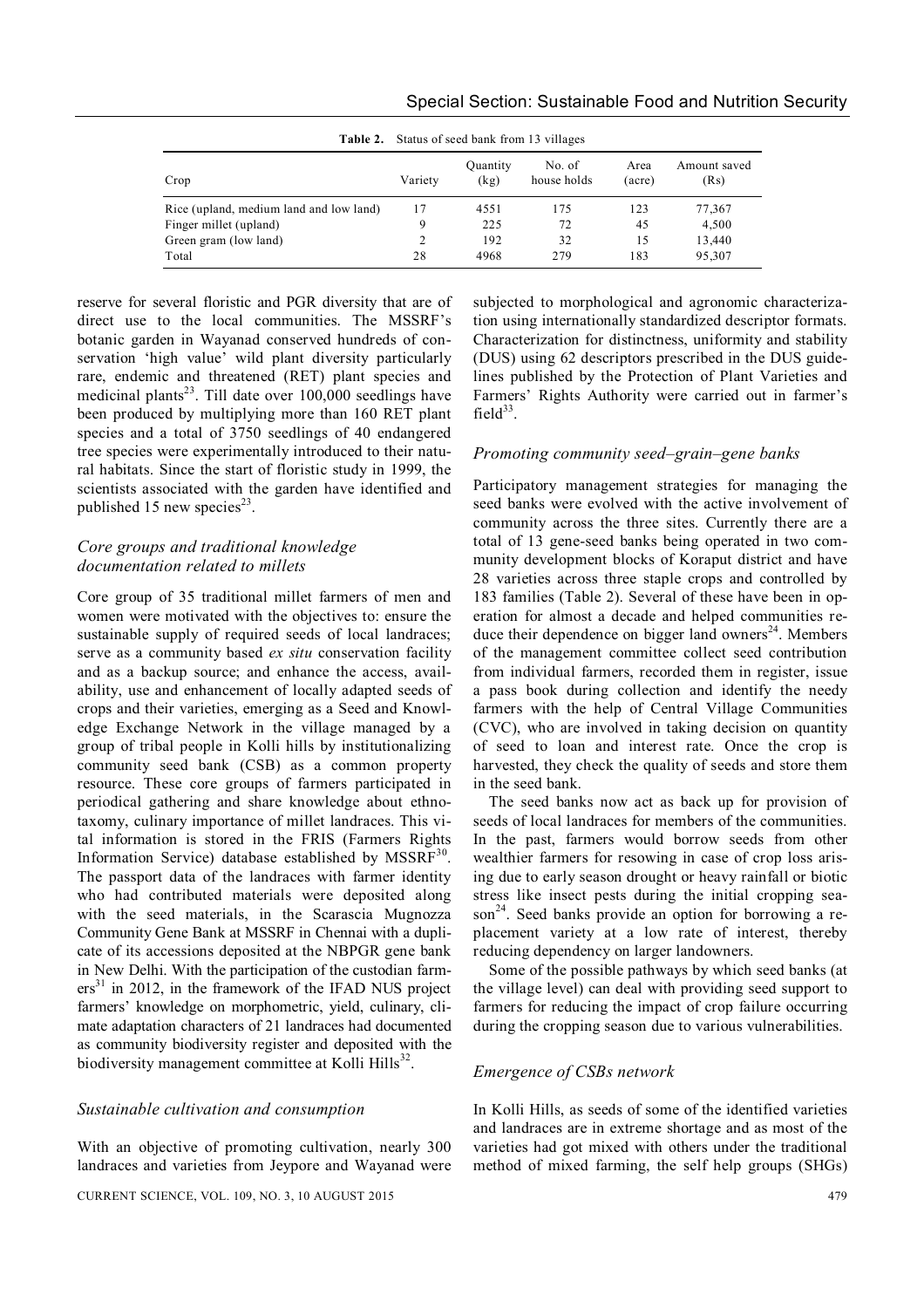formed by the core group of millet farmers were trained by the MSSRF in the production of quality seed and their safe storage in CSBs. The strategies for conservation of millets involved seed collection, multiplication, seed distribution, farmer to farmer exchange mediated through the seed storage banks. The establishment of such seed banks has been built upon traditional practice. MSSRF revitalized some of traditional seed storage practices like Thombais and Kuthirs under new social conditions<sup>20</sup>. Thombai is a traditional grain storage structure; size varies from small compartment within a house to a separate hut-like structure near the home. The general structure is located 2–3 inches above the ground level to avoid rat damage. Generally, there are two compartments inside and closed on all four sides with a small opening at the top. The roof materials were millet straw in earlier days and have slowly shifted towards tiles and asbestos and aluminium sheets. There are two types of ownership: individual single household; and kinship basis by more than one household and at the community level. Size of the granary directly correlates with the landholding categories. Women usually manage the granary and use plantbased materials as storage pest-repellent using dried leaves.

In addition, MSSRF facilitated the construction of new structures being done with the *Shram dhan –* manual labour wherever local Malayali community has limitation in accessing the support of associated communities such as Kuyavar (potter), Thappa Kuravan (bamboo craft workers), Ottan (stone worker) – who have special skills to make traditional implements of storages<sup>34</sup>. These revitalized and newly constructed seed banks are managed by the local communities established at the village or community level to facilitate seed availability on farm. Over the last decade, MSSRF facilitated the establishment of CSBs in 15 villages, located in 8 *nadus* (conglomeration of several geographically linked villages) have their own safe seed storage and institutional system for regular seed production, distribution and exchange (Table 3).

# *Seed purification*

When the projects commenced in Jeypore during the early 2000, farmers had reported scarcity of pure seeds with regard to local landraces. Hence a strong component of capacity development of local communities in seed management was initiated<sup>35</sup>. Seed purification, viz. uniform and without mixtures, matured and well filled, healthy seeds of landraces was an important component adopted by different projects for enhancement of yield, and fulfill the criteria of the standards set by the PPVFRA.

# *Promoting home nutrition gardens*

There were over 1600 home nutrition gardens, which have components like freshwater inland-fishery, backyard poultry and mushroom cultivation established in these three locations (Table 4).

Across the three sites more than 50% of households consumed all produce from the home gardens. A miniscule percentage of the households surveyed sold all their produce. In Jeypore about 47% of the households consumed the produce and sold the excess. In all the three sites, a significant percentage of households shared produce among their relatives, neighbours and friends, indicating the strong nature of social relations. Field surveys in Kolli Hills indicate vegetable consumption has increased on an average from four to seven kilograms after introduction of home gardens<sup>36</sup>. A significant number of households reported that they consumed more leafy vegetables, fruits, roots and tubers in their diets after the introduction of home gardens (Table 5), thereby increasing food and nutritional diversity. They also stated that the produce from the home gardens were free from chemical fertilizers.

# *Participatory quality seed production in millets*

CSB facilitators are trained on the importance of weeding, thinning; identify the seed mixture, pest and disease infestation and post-harvest processing such as seed drying and safer storage. To promote millet production was broadening the genetic diversity used in the cultivation. Few hundreds of accessions of these three millets from the germplasm bank of ICRISAT, Hyderabad and improved cultivars developed under the national programme from the All India Small Millet Coordinated Research Programme, Bengaluru were accessed by MSSRF and repeatedly grew out for farmer participatory selection of varieties better than the local land races<sup>26</sup>. These experiments with improved varieties and local landraces were done in some of the seed banks. The participatory varietal selection (PVS) experiments resulted in identification of few varieties which have 20–30% higher yield than those varieties under cultivation.

# *Increasing yield through improving millet cultivation practices*

The availability of quality seed substantially contributed to the promotion of millet cultivation. However, as compared to the alternatively possible crops (e.g. tapioca, pine apple, etc.) the millet yield and the income therefrom are poor. Productivity enhancement was hence an essential need to sustain the millets under competitive farming situation. Together with SHGs, MSSRF undertook different agronomic measures such as row planting, reduced seed rates, application of farm yard manure, and also intercropping millet with tapioca to increase the millet yield and net income from its cultivation. These initiatives could increase the yield by 39% in finger millet, 37% in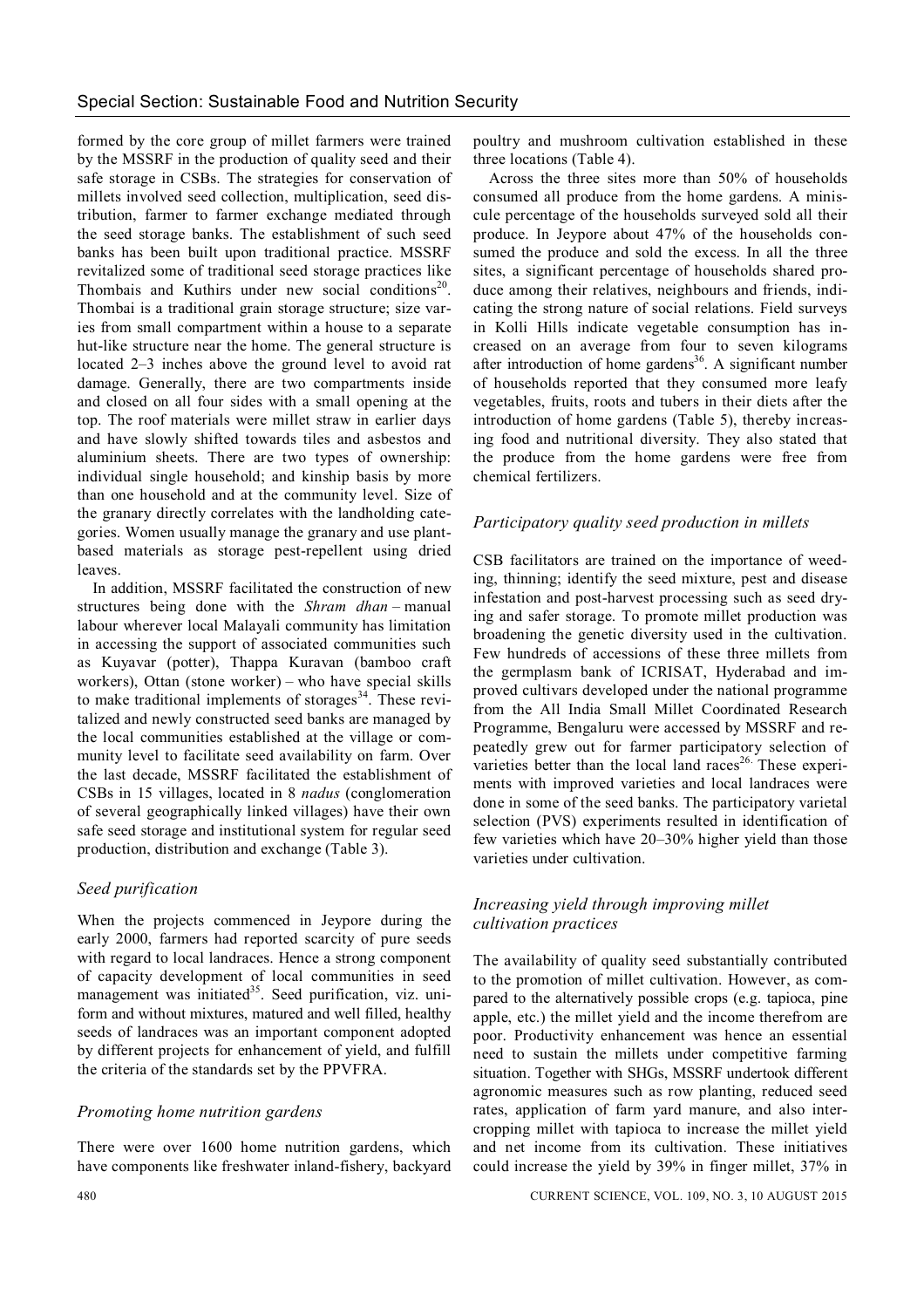| Millet*       |               |                |               |             |              |  |  |
|---------------|---------------|----------------|---------------|-------------|--------------|--|--|
| Year          | Little millet | Italian millet | Finger millet | Kodo millet | Proso millet |  |  |
| $2000 - 2001$ | 900           | 1089           |               |             |              |  |  |
| $2001 - 2002$ | 1389          | 987            |               | 24          |              |  |  |
| $2002 - 2003$ | 453           | 357            | 227           |             |              |  |  |
| $2003 - 2004$ | 508           | 435            | 240           |             |              |  |  |
| 2004-2005     | 510           |                |               |             |              |  |  |
| 2005-2006     | 95            | 279            | 172           | 43          | 27           |  |  |
| 2006-2007     | 7.5           |                |               |             |              |  |  |
| $2007 - 2008$ | 16.5          |                |               |             |              |  |  |
| 2008-2009     | 56.5          | 18             | 112.8         | 0.5         | 0.5          |  |  |
| 2009-2010     | 306           | 55             | 519           | 20          | 11           |  |  |
| $2010 - 2011$ | 298           | 150            | 232           | 10          | 10           |  |  |
| $2011 - 2012$ | 176           | 63             | 246           | 5           | 7            |  |  |
| $2012 - 2013$ | 197           | 81             | 270           | 10          | 15           |  |  |
| $2013 - 2014$ | 432           | 353            | 562           | 15          | 35           |  |  |

|  |  | <b>Table 3.</b> Millet seeds transaction during the period between 2000 and 2014 in VMRCs |
|--|--|-------------------------------------------------------------------------------------------|
|--|--|-------------------------------------------------------------------------------------------|

*\**Quantity of seeds distributed in kilograms.

**Table 4.** Home gardens established in the three sites

| Location           | Structured home gardens | Unstructured home gardens | Total      |  |
|--------------------|-------------------------|---------------------------|------------|--|
| Jeypore<br>Wayanad | 85<br>125               | 302<br>663                | 387<br>788 |  |
| Kolli Hills        | 342                     | 129                       | 471        |  |

|  | <b>Table 5.</b> Increase in consumption of greens, roots, tubers and fruits (no. of HHs) |  |
|--|------------------------------------------------------------------------------------------|--|
|--|------------------------------------------------------------------------------------------|--|

| Consumption and diet               | Jeypore | Wayanad | Kolli hills |
|------------------------------------|---------|---------|-------------|
| More green leafy vegetable in diet | 98      | 79      | 54          |
| More roots and tubers in the diet  | 23      | 43      | 58          |
| More fruits in the diet            | 37      | 65      |             |

Source: APM Detailed Survey 2013.

little millet and 30% in foxtail millet and the economic return per unit area<sup>26</sup>. This made convincing impact on farmers for increased cultivation of millets using improved practices.

# *Introducing drudgery-free grain processing technology*

One of the important reasons for decreased interest in millets cultivation and use was the high drudgery associated with its processing. All millets except finger millet have a very hard seed coat requiring high abrasive force to remove the rice from the seed coat. This decortication process has been done by a very tedious physical process using mortar and pestle. This is almost exclusively done by women. No machinery suited to these millets was available to reduce this drudgery. Therefore, the introduction of small mechanical milling facility in the area by MSSRF signalled a major change in the outlook of women and substantially contributed to revival of interest in finger millet cultivation and consumption. Currently pulverizers and de-hulling mills are managed by community

institutions in nine settlements. A collaborative project with UASD and McGill University, Canada, supported by CIFSRF-IDRC, has yielded a development of new prototype machinery for processing little millet with processing recovery efficiency<sup>37</sup> of 90–95%. Further research is in progress to extend this technology to customize to other small millets. Another important spin off from the mechanization of millet processing was the local interest, particularly from women, in building value chain of millets and using such facilities for local processing and reintroduction in the food systems.

#### **Creating an economic stake in conservation**

#### *Commerce with local landraces of rice*

Three varieties of rice Kalajeera, Machhakanta and Haladichudi were promoted for large scale cultivation in Koraput. An area of 302 ha was brought under three rice varieties involving 721 farmers from 25 operational villages. For promotion of Kalajeera rice, a producer company called Kalinga Kalajeera Dhan Utpadak Samabaya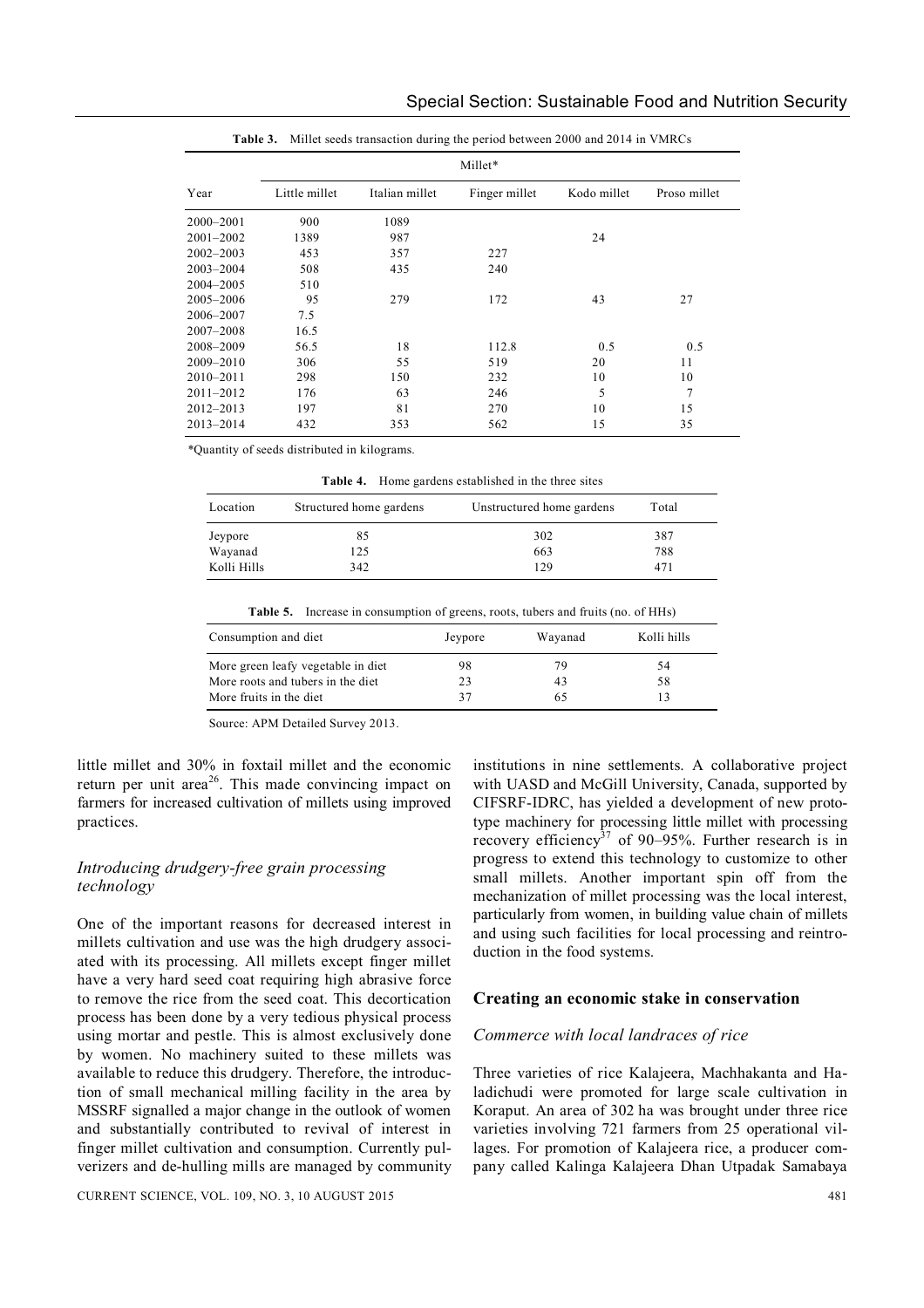Ltd is being promoted with 13 Central Village Committees (CVC) and 30 SHGs. The value of the rice was Rs 1200/ql before this farmer producer company was in place, whereas the rice was procured from individual farmers at Rs 1700/ql and processed rice was sold at Rs 4000/ql. About 900 ql processed rice was sold within the state during 2012–2013. Kalajeera paddy (120 tonnes) was branded, packaged and marketed by the society or samabay. Storage facilities at village level reduced the distress sale (2013–2014). Out of 30 SHGs, 11 women SHGs were formed into entrepreneur groups for preparation and sale of rice value added products. Each group is earning on an average Rs 3000 to 5000 as net income from four value added rice products per month.

The team in Wayanad mobilized 105 households from 10 villages of the district to serve as custodian farmers of 8–10 traditional rice varieties. Seed purification of 10 selected varieties was carried out in partnership with knowledgeable farmers from these households. The area under traditional varieties has now expanded from the initial 41 acres to over 100 acres in these villages and the price farmers get for seeds increased from around Rs 14/kg to Rs 35–40/kg. The aromatic rice varieties Jeerakasala and Gandakasala fetch Rs 50/kg.

#### *Commerce with millets*

Value chain building required specialized training on value-added product development, maintaining product consistent product quality, packaging, labelling and marketing. The selected members of SHGs were trained on value addition at the Rural Home Science Colleges under Avinashilingam University, Coimbatore and also the Agricultural Universities at Bengaluru and Dhar $wad^{38-40}$ . This training planned and supported by the MSSRF has empowered the village women for the first time in production of all value-added items like malt, rava and readymade mixes of millets. Some of these valueadded products with good commercial potential were identified through market studies and put in the production line through collective work of the SHGs. Different SHGs are encouraged to specialize in the production of different value-added products. During the early stages of production of these value-added products and marketing, assistance of MSSRF was extended for further training on product quality, packaging, labelling, marketing and account keeping. Currently, three villages are engaged in millet value addition activities. There are various steps involved in the millet market chain (Figure 1).

# *Establishing a market for value added millets products*

While farmers have experience in marketing the primary produce, they lacked capacity in marketing value-added products. Therefore, MSSRF was required to continuously assist the SHGs in marketing the products in urban areas. This was done through a combination of approaches such as promotion campaigns, awareness raising and policy lobbying. Slowly members of SHGs with marketing skills were identified and promoted to undertake product marketing with local retail outlets. They were also helped to establish a retail outlet for all products in Kolli Hills under the banner of Kolli Hills Agro Biodiversity Conservers' Federation (KHABCoFED) $41,42$ .

Over the last few years, millet products branded under 'Kolli Hills Natural Products' are available in department stores in Chennai and few other towns in Tamil Nadu. To increase awareness on the nutritional quality of millets and its derived products, MSSRF and SHGs are promoting millet products through exhibitions at local events and annual temple festivals. In addition, MSSRF is advocating the use of millets in the Integrated Child Development Programme (ICDS) and distribution of millets in the Public Distribution System (PDS), in areas where millets are largely grown and available at favourable prices.

The most popular and largely sold millet products are readymade mixes, milled rice of little millet and Italian millet, finger millet malt. The net profitability from these products is five to ten times higher than that from the production and marketing of grains (Table 6). Since 2001, millet producers of KHABCoFED have sold 9 metric tonnes of whole grain, 23.3 metric tonnes of little millet rava and flour, 7.4 metric tonnes of value-added products of total value of 15.2 lakhs.

#### *Establishing community institutions for promotion of millets*

In 2009, a farmer collective named KHABCoFED was formed in the Kolli hills for managing nutritious and underutilized species of millets. The activities of the federation involve a holistic value chain approach from 'farm to fork', addressing highly interconnected aspects of conservation, cultivation, consumption and marketing of local produce. The federation manages a portfolio of 21 diverse landraces of millets belonging to different species (finger millet, little millet, proso millet and kodo millet), cultivated under different cropping systems and through a wise blend of traditional and modern practices.

The KHABCoFED initiative successfully created the 'Kolli Hills Natural Foods' brand, which is currently marketing 11 types of products. The millet supply chain consists of conservers, farmers, members involved in procurement, value addition through processing and conversion into products and market promoters. The federation is currently composed of 109 different groups having a membership of 985 men and 526 women. It has built an asset of agricultural machineries and value addition units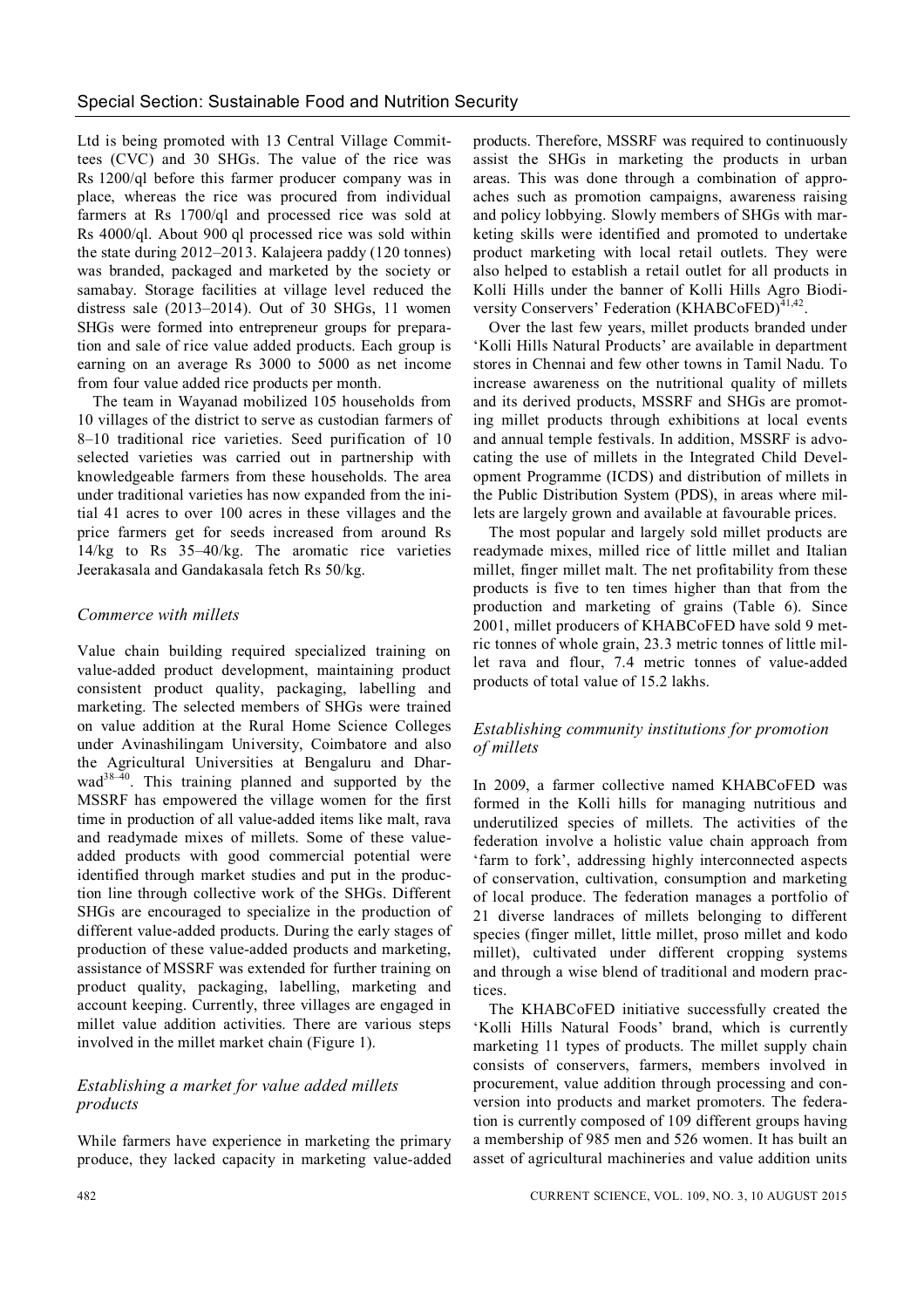

Figure 1. Schematic representation of the market chain for minor millets.

| <b>Table 6.</b> Cost: benefit analysis of production and marketing of value-added millet products |  |  |  |
|---------------------------------------------------------------------------------------------------|--|--|--|
|                                                                                                   |  |  |  |

| Millet products                | Production costs<br>(INR/100 kg) | Total return<br>(INR/100 kg) | Net return<br>(INR/100 kg) | Profit as %<br>of costs | Labour days for<br>production 1 tonne produce |
|--------------------------------|----------------------------------|------------------------------|----------------------------|-------------------------|-----------------------------------------------|
| Little millet rava (Samai)     | 4,300                            | 7,000                        | 2,700                      | 63                      | 100                                           |
| Italian millet rava (Thinai)   | 4,300                            | 7,000                        | 2,700                      | 63                      | 100                                           |
| Little millet flour (Samai)    | 4,500                            | 7,400                        | 2,900                      | 64                      | 150                                           |
| Italian millet flour (Thinai)  | 4,500                            | 7,400                        | 2,900                      | 64                      | 150                                           |
| Finger millet flour            | 2,222                            | 3.333                        | 1,111                      | 50                      | 40                                            |
| Finger millet malt (ragi malt) | 5,600                            | 9,000                        | 3,400                      | 61                      | 400                                           |
| Thinai payasa mix              | 7.600                            | 12,000                       | 4.400                      | 58                      | 300                                           |
| Thinai laddu                   | 13,340                           | 23,345                       | 10,005                     | 75                      | 300                                           |
| Samai bajji mix                | 7.600                            | 12,000                       | 4.400                      | 58                      | 300                                           |
| Samai uppuma mix               | 7,200                            | 12,800                       | 5,600                      | 78                      | 300                                           |
| Samai rava dosa mix            | 7,600                            | 12,000                       | 4,400                      | 58                      | 300                                           |

along with a procurement centre whose value is estimated at 9,229,913 INR. Over a period of 12 years (2001– 2015), the cultivation, procurement, value addition, diversification and sale of products have generated a gross income of 2,620,452 INR (Table 7).

#### *Millets, policy environment and further task*

It is encouraging to note that the current Food Security Bill in India has made provisions for the inclusion of millets in the Noon Meal Programme and PDSs. Millets are gaining a new role as healthy food among rural and urban high income user groups, although mostly through niche markets. In spite of these successes, further work is still needed for the refinement of equipment to allow dehulling, polishing and milling of some of those species having smallest grain size (such as little millet, proso millet, kodo millet). Enhanced networking among NGOs, CBOs, private and public sectors has become imperative

to scale up successful methods and approaches beyond projects sites. Further innovative practices developed in the process of networking CSBs and network, recognition of custodian farmers and their enhanced role in the cultivation, processing, marketing of the underutilized and neglected nutri-millets will have potential for larger replication in similar agro ecologies.

# **Need for integrated community agrobiodiversity management**

In India agriculture is the backbone of the livelihood security system for 700 million men, women and children. Although agriculture contributes only 17% to GDP, but accounts for 57% workforce employment, about 600 million people directly or indirectly depend on agriculture for their livelihoods. Further, out of the net cultivated area of about 141 million ha, about 85 million ha (–60%) fall under dryland/rainfed zone. Since India is a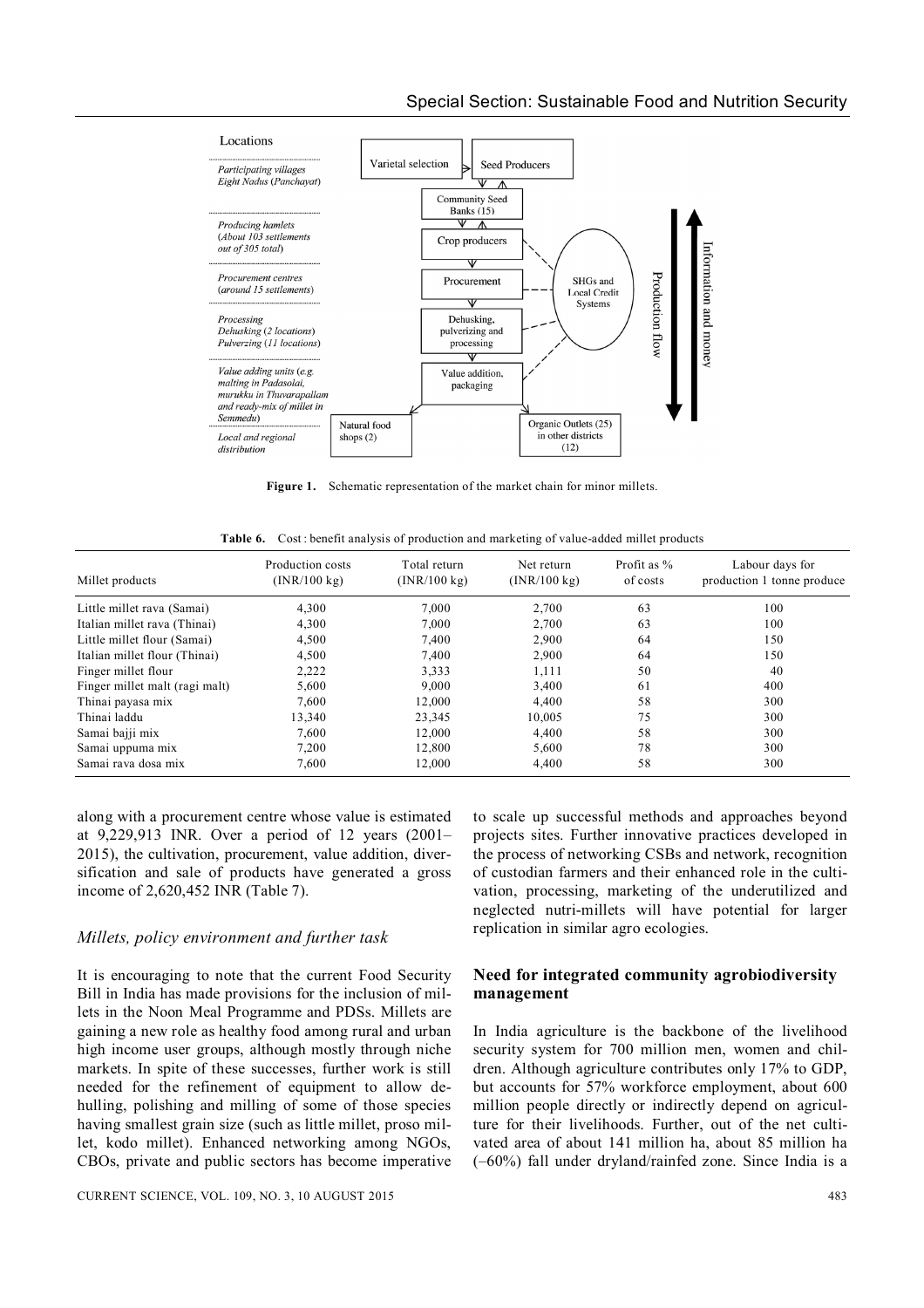| Year          | Whole grain<br>(kg) | Little and Italian millet<br>rava and flour (kg) | Value added products<br>(kg) | Gross returns<br>(Rs) |
|---------------|---------------------|--------------------------------------------------|------------------------------|-----------------------|
| $2001 - 2002$ | 9000                | 1200                                             |                              | 62,000                |
| $2002 - 2003$ |                     | 2662                                             |                              | 70,068                |
| $2003 - 2004$ |                     | 1365                                             |                              | 25,524                |
| 2004-2005     |                     | 3138                                             |                              | 71,500                |
| 2005-2006     |                     | 2255                                             | 1110                         | 116,098               |
| 2006-2007     |                     | 1062                                             | 240                          | 50,598                |

2007–2008 1770 414.45 73,694 2008–2009 2672 831 129,639 2009–2010 1465 1061 125,853 2010–2011 681 984 132,893 2011–2012 1373 1119.75 242,422 2012–2013 3658 1660.2 420,054 2013–2014 5486.5 1497.85 549,908 2014–2015 (December) 5227.5 1405.35 550,201 Total 9000 34015 10323.6 2,620,452

| Special Section: Sustainable Food and Nutrition Security |  |  |  |  |
|----------------------------------------------------------|--|--|--|--|
|----------------------------------------------------------|--|--|--|--|

primary centre of diversity of rice, conserving and widening its agro-biodiversity base with genes for drought, flood, salinity and submergence tolerance would be extremely prudent<sup>43</sup>. Importantly, rice occupies a prominent position in Indian culture, spirituality, traditions and customs. Thus, rational conservation, appropriate cultivation and proper utilization is essential to meet the future demands of an increasing population.

The present interventions attempted in the dynamic conservation of a diverse range of 'functional agro-biodiversity<sup>44</sup> in agricultural landscapes and common property lands that are managed by often the resource poor farmers and tribal communities. The biodiversity which provides distinct variability in crops and breeds, and habitats with a range of ecosystem services is critical for the food and nutrition security of the local communities.

# *Food and nutrition security through conservation of agrobiodiversity*

Several locally cultivated food crops and wildly available species offer much to the calorific, protein and micronutrient needs of human health during chronic food shortages in many of the poor households of these three locations. It was also noticed that many of the species of yams and aroids are able to withstand severe drought and remain as reserve food beneath the soil for longer periods of time. Assistance, however, needs to be extended to local communities to establish farm gene banks for the diverse food plants and crop varieties. Developing nutrition gardens and new seed materials to cope with the changing needs in the light of climate change was an important activity of the intervention. The intervention helped us to understand that many of the small holder farms and family farms in remote hilly and coastal locations still have traditionally conserved varieties that are

highly nutritious and are sources of valuable genes which confer tolerance to drought, floods, and the increased salinity of soils. The baseline information on this category diversity should be utilized for prioritizing species and varieties for studying their potential for using them as pre breeding materials in crop improvement programmes for achieving the twin objectives of nutrition and resilience.

However, unfortunately the rapid loss of functional agro-biodiversity from fragmented farms is the major challenge in keeping the sustainability of small-scale farming. There must be concerted efforts in curtailing the severe loss of diversity from small and family farms and initiate sustainable agriculture as the major pathway for achieving food and nutrition security for the country. Unless, there are effective efforts, it would be difficult for India to achieve the zero hunger challenges and the global target of conservation of up to 70% genetic diversity of crops and other major socio-economically valuable plant species *in situ* by 2020. The management efforts should be taken into consideration sustainable agriculture as the mainstream portfolio in food production through integration of community-conserved biodiversity and agricultural landscapes. Saving vanishing 'orphan crops' like millets, tubers, and grain legumes that are rich in micronutrients is crucial in this context in terms of providing nutrition conveniently and at low cost to the poor.

The core objective of such kind of a programme should be 'Community Biodiversity Management' with a focus on the critical genetic resources such as food crops, particularly famers' varieties of rice, roots and tubers, and pulses; neglected and underutilized plants; non wood forest produce; domesticated animal breeds and aquatic diversity of micro-nutrient value, as they are vital sources for not only the food and nutrition point of view, but on the livelihood sustenance to the poor as well.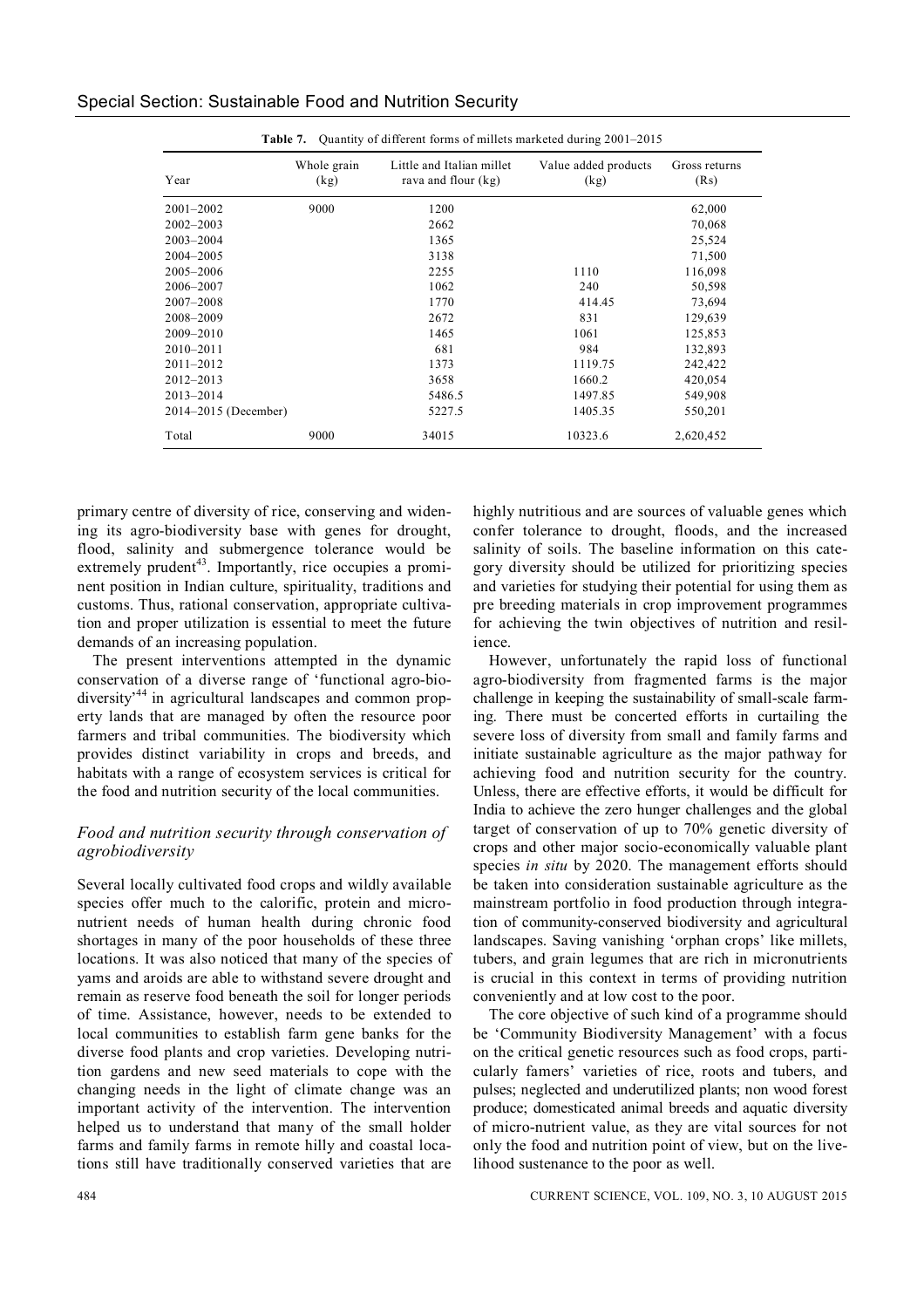# *Enhancing climate resilience through agrobiodiversity conservation*

It is an accepted fact that change in land use from traditional to modern methods, has increased food and agricultural production but contributed to emission of more greenhouse gases  $(GHGs)^{43}$ . Most of the climate-related studies with reference to biodiversity predict intensification of pests and disease attack, increased soil moisture evaporation and lower yields of crops, livestock and fisheries and, reduce diversity of species. Therefore, every ecosystem, species and variety matters to arm ourselves to counteract the deleterious effect of climate change.

Climate change has underlined the need for increasing our efforts in the area of agro-biodiversity conservation. Agrobiodiversity enables the development of plant varieties with novel genetic combinations, which will be required to meet the challenges arising from adverse alterations in temperature, precipitation and, sea level as well as more frequent drought and floods. Hence, strengthening *insitu* conservation and *ex-situ* preservation by both farm and tribal families and professionals are important<sup>45</sup>. The need for widening the food basket by including underutilized or 'lost' crops gains importance in this context. There is an increasing need in the changing conditions, scientists and local farming communities to work collectively to become an integral part of the conservation continuum.

On-farm erosion of genetic diversity of crops, breeds and strains are reported as exceptionally high in the biodiversity and hunger hotspots and predicted to continue at much faster pace in the future<sup>46</sup>. As an adaptation option, *in-situ* on-farm conservation of traditional crops and breeds that cope with wide agro-climatic and agro ecological conditions is seen as a reliable tool. Conservation of diversity on-farm and *in situ* as well as in forests and protected areas is likely to back up food and agricultural security options of the future.

Traditional land use is now considered as a sustainable pathway for reducing GHG emissions from agricultural landscapes. In addition, such practices also increase the habitat value by restoring wild vegetation for carbon sequestration. Reduction of chemical fertilizers through use of alternate methods like INM and IPM results in minimizing pollution and thereby contributes to health of communities dependent on it is absolutely necessary especially in the biodiversity hotspots. Promoting ecologically sound agricultural practices, therefore gains importance<sup>43</sup>.

We recognize the immense importance of agro-biodiversity and sustainable management of agro-ecosystems services as an effective adaptation method for farming communities to climate change. It is inevitable to generate much scientifically credible information on the essential services, particularly related to the provisional and regulating services of traditionally managed agro-ecosystems like paddy fields, millet fields and coffee groves.

#### **Creating new knowledge through integrated study in agrobiodiversity**

Unfortunately, in India scientifically generated evidences about the agro-ecosystem functions and importance and value of genetic diversity of crop plants, are awfully inadequate. Many varieties of millets, yams, aroids, small roots and tubers, cucurbits, bananas, leafy vegetables, minor citrus fruits, bread fruit and the largest tropical fruit like jack still slip out from any serious crop improvement programmes. Study of the food biodiversity available in small holder farms or in uncultivated fields need to get adequate attention to avoid the traditionally cultivated or conserved species that are historically contributed to the food and nutritional needs become orphans.

There are also many gaps in the existing research, starting from gender insensitive documentation of traditional knowledge to failure in identifying the innovations and ingenious practices of local communities. It is high time to promote trans-disciplinary research by involving scientists like social scientists, gender experts, anthropologists, agricultural scientists, nutrition experts and biochemists with local community men and women to produce new evidences that help to take better decisions for the sustainable management of agrobiodiversity. However, this requires the team to acquire specialized skills and expertise to study plant groups such as 'Orphan Foods', Wild Foods, and Crop Wild Relatives.

The research in this area should address the gaps outlined here and integrate procedures/strategies/actions required for facilitating access and benefit sharing (ABS) with effective participation of local community knowledge holders and through documentation of the intellectual contributions of the communities. The team engaged in the agrobiodiversity science should be continuously working to build and reinforcing their core competency in community biodiversity management. It is required to introduce more research fellowships that help attracting young talents to undertake research studies in these three mandated research areas.

#### **Conclusion**

The interventions undertaken in the three agrobiodiversity hotspots brought out explicitly that food and nutrition security, particularly of those people who are vulnerable depends upon a wide range of food genetic diversity cultivated or found in the wild/semi wild-habitats. The availability and consumption of agrobiodiversity enables the local communities in varied ecological regions to prevent the micronutrient deficiencies, which is prevalent amongst them.

So, it is important the nutrition-sensitive and conservation-oriented agriculture projects should aim at revitalization of proven traditional cultivation efforts that can lead in creating multiple benefits. The plan of actions in such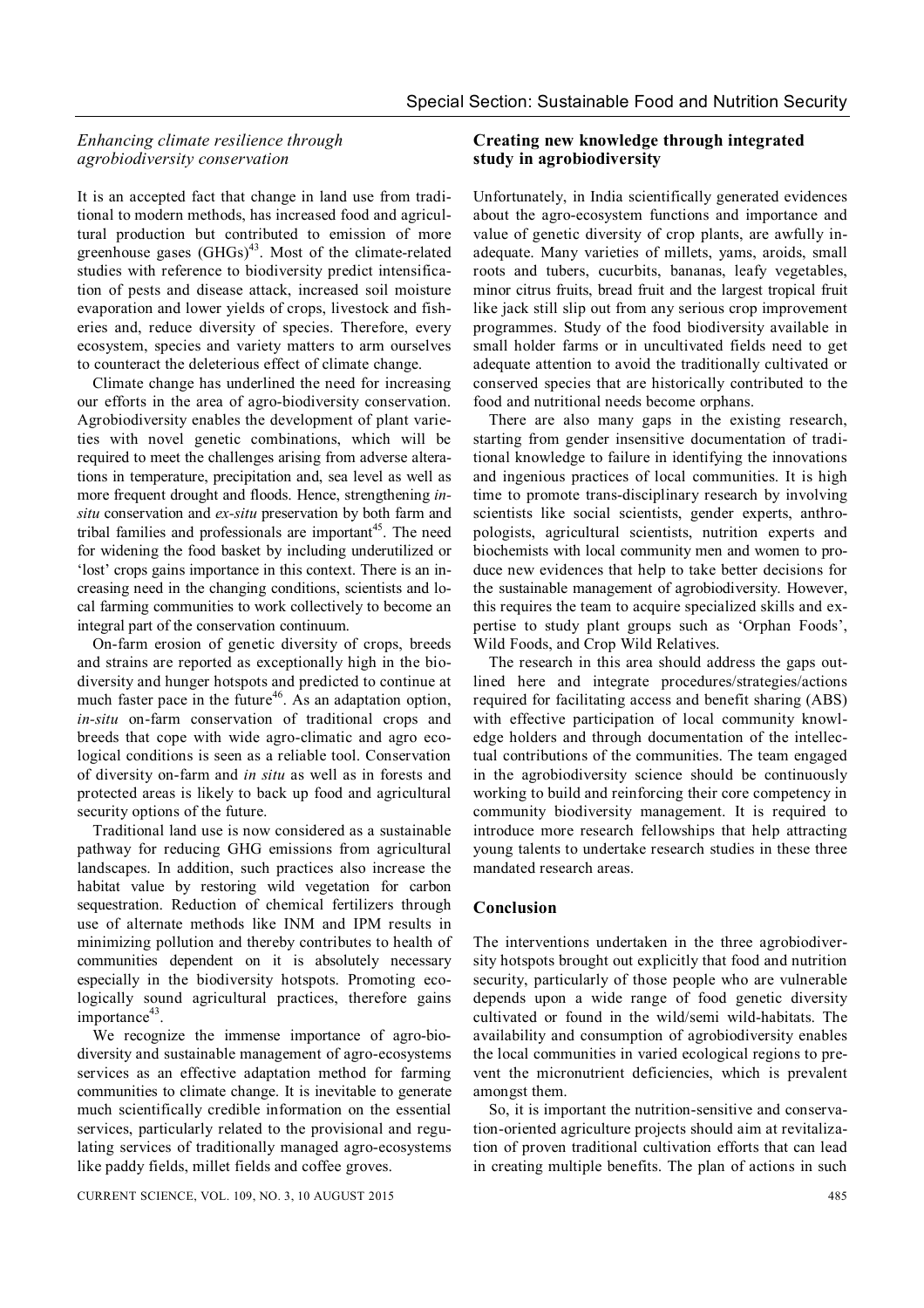#### Special Section: Sustainable Food and Nutrition Security

projects should be visible at four levels of actions, viz. Category 1 – activities where sustainable and equitable utilization of agrobiodiversity for overcoming micronutrient malnutrition and achieving the zero hunger challenge, Category  $2$  – activities where agrobiodiversity conservation directly benefit farmers to mitigating, and adapting with climate vulnerabilities, Category 3 – activities that increases awareness on value of agrobiodiversity and thus benefiting agrobiodiversity itself, especially its rare and threatened group of species and varieties, Category 4 – activities related to access to biodiversity that benefit the local communities who possess unique knowledge about various uses of genetic resources. Some of the possible positive outcomes of such projects would be (i) saving the vanishing crop diversity in the agro-biodiversity hotspots; (ii) promotion of household level food production, self-consumption and thereby improved nutrition to the family members; and (iii) spreading literacy on nutrition and sustainable diets that are safe, healthy and produced through environmentally safe and climate smart methods.

Interventions under these four categories of action in agrobiodiversity conservation need to be implemented in all the 22 agrobiodiversity hotspots of India and it can help India to address the UN declared 2030 Zero Hunger Challenges and the CBD initiated 2020 Aichi Biodiversity Targets 13 and 14, which advocate the contracting parties to maintain and safeguard the ecosystems that provide essential services and genetic diversity of cultivated plants including the wild relatives, other socio-economically and culturally valuable species with minimum genetic erosion.

- 1. Policy Paper for Conservation: Management and use of Agrobiodiversity, National Academy of Agricultural Sciences, India, April 1998.
- 2. Future of India the winning leap. PricewaterhouseCoopers Private Limited, India, 2014; http://www.pwc.in/en\_in/in/assets/pdfs/ future-of-india/future-of-india-the-winning-leap.pdf
- 3. Swaminathan, M. S., Zero hunger (editorial). *Science*, 2014, **345**(6196), 491.
- 4. Kesavan, P. C. and Swaminathan, M. S., 2014 International Year of Family Farming: a boost to evergreen revolution. *Curr. Sci.*, 2014, **107**(12), 1970–1974.
- 5. Nagarajan, S., Bhavani, R. V. and Swaminathan, M. S., Operationalizing the concept of farming system for nutrition through the promotion of nutrition-sensitive agriculture. *Curr. Sci.*, 2014, **107**(6), 959–964.
- 6. Nayar, M. P., Singh, A. K. and Nair, K. N., *Agrobiodiversity hotspots in India – Conservation and Benefit Sharing*, Protection of Plant Varieties and Farmers' Rights Authority, New Delhi, 2009, vol. 1, pp. 2–3.
- 7. Goyal, A. K. and Sujatha, A. (eds), India's Fourth National Report to the convention on Biological Diversity, Ministry of Environment and Forests, New Delhi, 2009; http://www.moef.nic.in/ sites/default/files/India\_Fourth\_National\_Report-FINAL\_2.p
- 8. Lydia, B., Isabelle, K., Parameswaran, P., Suma, T. R. and Padmanabhan, M., The social-ecological web: a bridging concept for trans-disciplinary research. *Curr. Sci.*, 2014, **107**(4), 572–579.
- 9. Annual Report: Protection of Plant Varieties and Farmers Right Authority, Department of Agriculture and Cooperation, Ministry of Agriculture, Government of India, 2008–2009; http://www. plantauthority.gov.in/pdf/AnnualReport\_08-09esum.pdf
- 10. Ratheesh, K. N., Floristic Study of Wayanad District giving special emphasis to Rare and Threatened Plants, Dept of Botany, University of Calicut, Kerala, 2002.
- 11. Suma, T. R., Customary vs state laws of land governance: Adivasi joint family farmers seek policy support: The case of Kurichya joint families in Wayanad, Southern India, M.S. Swaminathan Research Foundation. International Land Coalition Secretariat at IFAD, Rome, November 2014.
- 12. Koohafkan, P. and Altieri, M. A., *Globally Important Agriculture Heritage Systems – A Legacy for the Future*, Food and Agriculture Organisation of the United Nations, Rome, 2011, p. 41.
- 13. Ramiah, K. and Ghose, R. L. M., Origin and distribution of cultivated plants of South Asia Rice. *Indian J. Gen. Plant Breed*, 1951, **11**, 7–13.
- 14. Oka, H. I. and Chang, W. T., Rice varieties intermediate between wild and cultivated forms and the origin of Japanico type. *Bot. Bull. Acad. Sinica*, 1962, **3**, 109–131.
- 15. Vedavalli, L., Case study: Kolli Hills, Tamil Nadu. In *Gender Dimensions in Biodiversity Management* (ed. Swaminathan, M. S.), New Delhi, Konark Publishers, 1998, pp. 107–122.
- 16. Vedavalli, L., *Landed Property Inheritance and Loss of Crop Diversity: A Genealogical Study among Malayalar of Kolli Hills*, MSSRF, Chennai, 2004.
- 17. Kumar, A. N., Gopi, G. and Parameshwaran, P., Genetic erosion and degradation of ecosystem services of wetland rice fields: a case study from Western Ghats, India. In *Agriculture, Biodiversity and Markets – Livelihoods and Agro-Ecology in Comparative Perspective* (eds Stewart Lockie and David Carpenter), Earthscan, Washington, DC, USA, 2010, pp. 137–153.
- 18. Swaminathan, M. S., *From Green to Evergreen Revolution*, *Indian Agriculture: Performance and Challenges*, Academic Foundation, New Delhi, 2010, p. 410.
- 19. Geetha Rani, M. and Swaminathan, M. S., Biodiversity in India: Heritage and Management. In *Gender Dimensions in Biodiversity Management* (ed. Swaminathan, M. S.), Konark Publishers, New Delhi, 1998, pp. 4–22.
- 20. Annual Reports, M.S. Swaminathan Research Foundation, Chennai, 1992–2014.
- 21. Parameshwaran, P., Farmers Rights to Seeds: Issues in the Indian Law. *Econ. Pol. Weekly*, 2014, **2**, 16–18.
- 22. Kumar, A. N., Nambi, A. V., Nampoothiri, K. U. K., Geetha Rani, M. and King, E. D. I. O., *MSSRF Biodiversity Programme: Handsight and Forethought*, M.S. Swaminathan Research Foundation, Chennai, November, 2010.
- 23. Community Agrobiodiversity Centre Report 20 years, Wayanad, Kerala, 2011, pp. 13–15.
- 24. Mishra, S. and Chaudhury, S. S., Landraces of rice: traditional and participatory conservation systems in Jeypore tract of Orissa. In *Genetic Resources of Rice in India*, Today & Tomorrow's Printers and Publishers, New Delhi, 2010, Ch. 17, pp. 557–585.
- 25. King, E. D. I. O. and Bala Ravi, S., Making on-farm conservation a self-sustainable practice: An Indian perspective. In *Onfarm Conservation of Neglected and Underutilized Species. Status, Trends and Novel Approaches to Cope with Climate Change* (eds Padulosi, S., Bergamini, N. and Lawrence, T.), Proceedings of an International Conference, Bioversity International, Frankfurt, Rome, 2011, pp. 14–16.
- 26. King, E. D. I. O., Bala Ravi, S. and Padulosi, S., Creating economic stake for conserving the diversity of small millets in Kolli Hills, India. In *Community Biodiversity Management: Promoting Resilience and the conservation of Plant Genetic Resources* (eds Simon, W. *et al.*), Earthscan, Routledge, 2013.